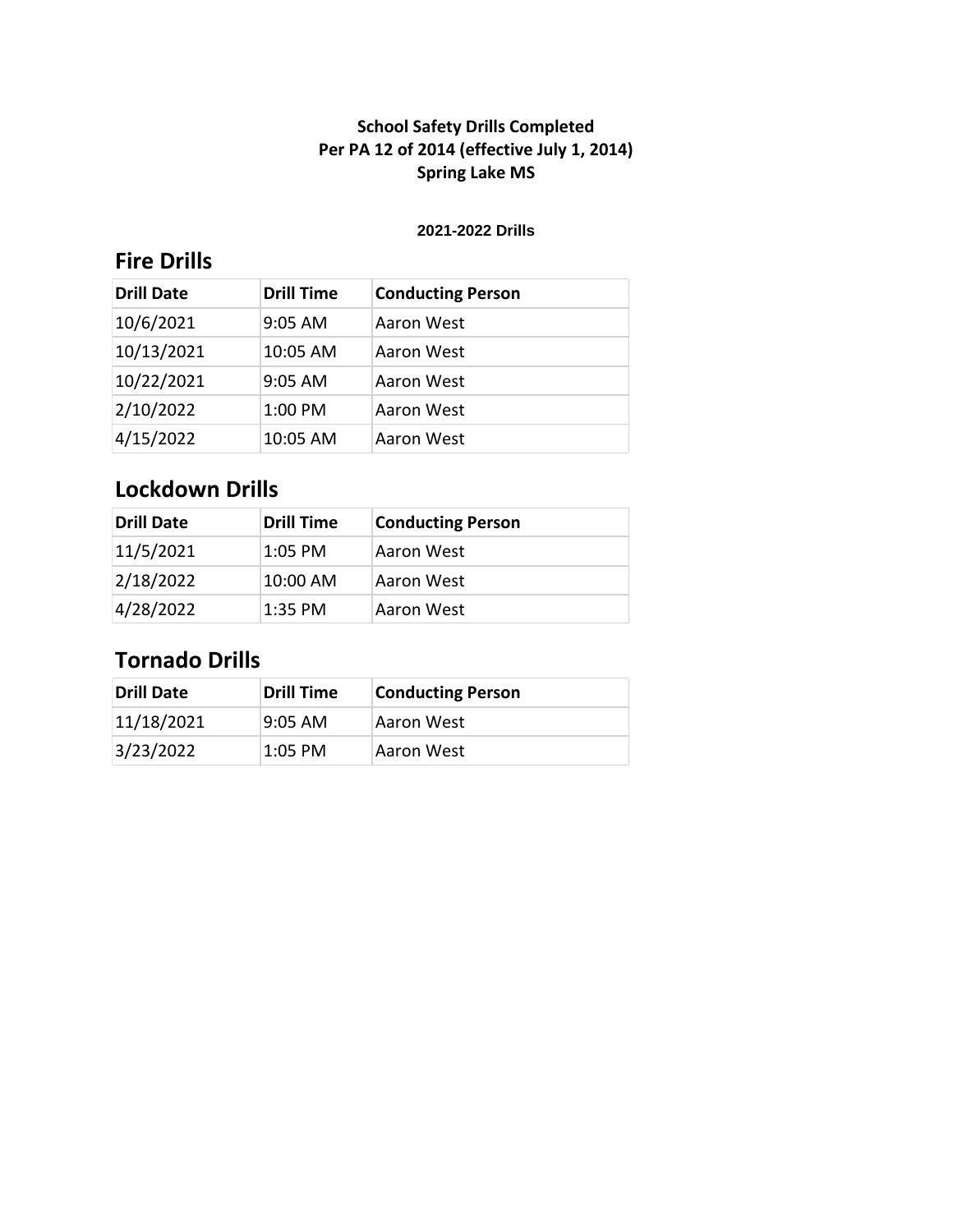#### **2020-2021 Drills**

## **Fire Drills**

| Drill Date | <b>Drill Time</b> | <b>Conducting Person</b> |
|------------|-------------------|--------------------------|
| 10/7/2020  | l9:05 AM          | Aaron West               |
| 10/15/2020 | 10:05 AM          | Aaron West               |
| 4/15/2021  | 10:05 AM          | Aaron West               |

# **Lockdown Drills**

| <b>Drill Date</b> | Drill Time | <b>Conducting Person</b> |
|-------------------|------------|--------------------------|
| 11/6/2020         | 1:00 PM    | Aaron West               |
| 2/19/2021         | 10:00 AM   | Aaron West               |
| 4/29/2021         | 1:35 PM    | Aaron West               |

| <b>Drill Date</b> | Drill Time | <b>Conducting Person</b> |
|-------------------|------------|--------------------------|
| 3/24/2021         | 1:00 PM    | Aaron West               |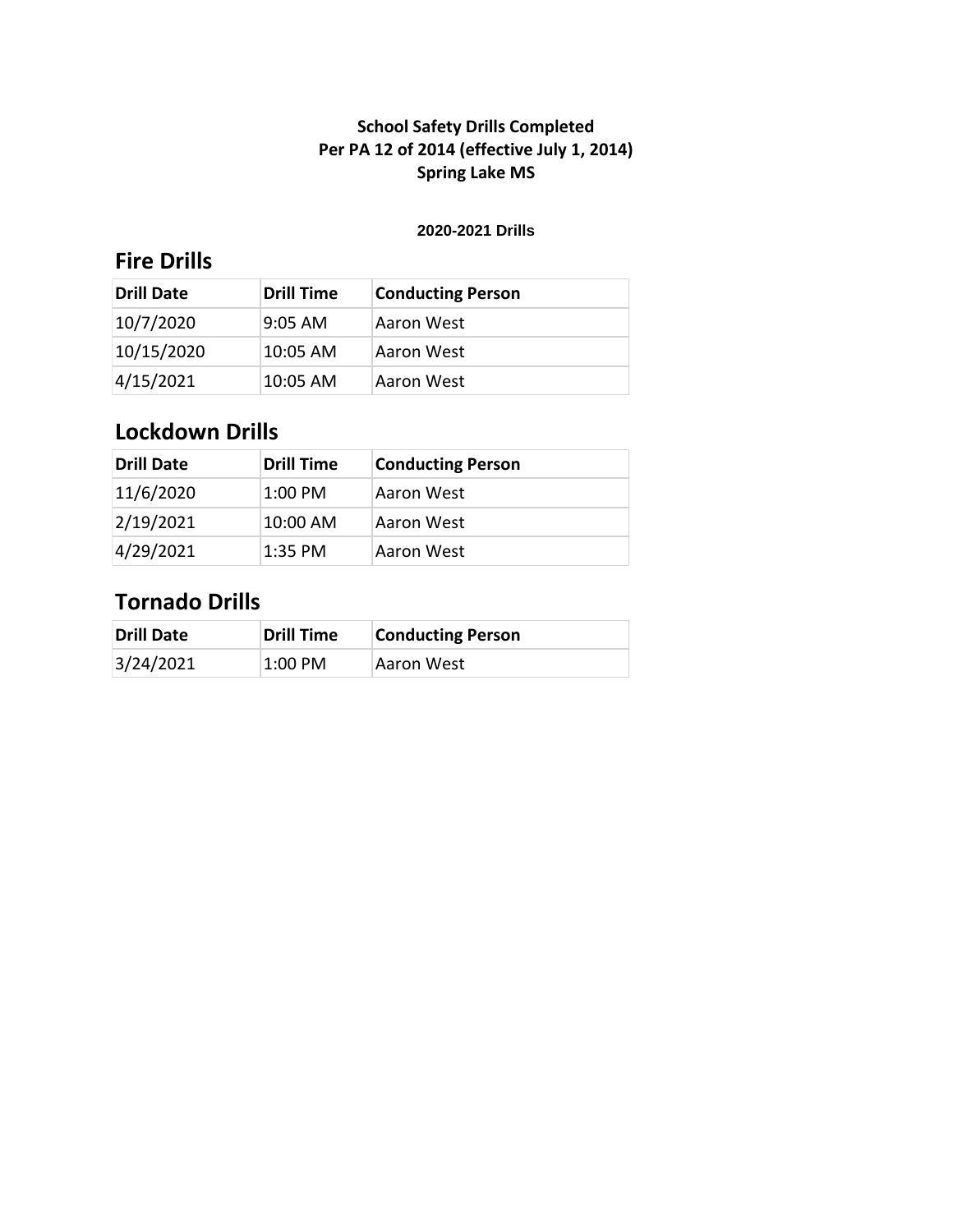#### **2019-2020 Drills**

## **Fire Drills**

| <b>Drill Date</b> | <b>Drill Time</b> | <b>Conducting Person</b> |
|-------------------|-------------------|--------------------------|
| 10/3/2019         | 9:05 AM           | Aaron West               |
| 10/16/2019        | 10:05 AM          | Aaron West               |
| 10/25/2019        | 9:05 AM           | Aaron West               |
| 2/13/2020         | 2:40 PM           | Aaron West               |
| 4/16/2020         | 10:05 AM          | NO DRILL-COVID           |

## **Lockdown Drills**

| <b>Drill Date</b> | <b>Drill Time</b> | <b>Conducting Person</b> |
|-------------------|-------------------|--------------------------|
| 11/1/2019         | $1:00$ PM         | Aaron West               |
| 2/20/2020         | 10:00 AM          | Aaron West               |
| 4/30/2020         | $1:35$ PM         | <b>NO DRILL-COVID</b>    |

| <b>Drill Date</b> | <b>Drill Time</b>   | <b>Conducting Person</b> |
|-------------------|---------------------|--------------------------|
| 11/21/2019        | $9:05 \, \text{AM}$ | Aaron West               |
| 3/25/2020         | $1:00$ PM           | NO DRILL-COVID           |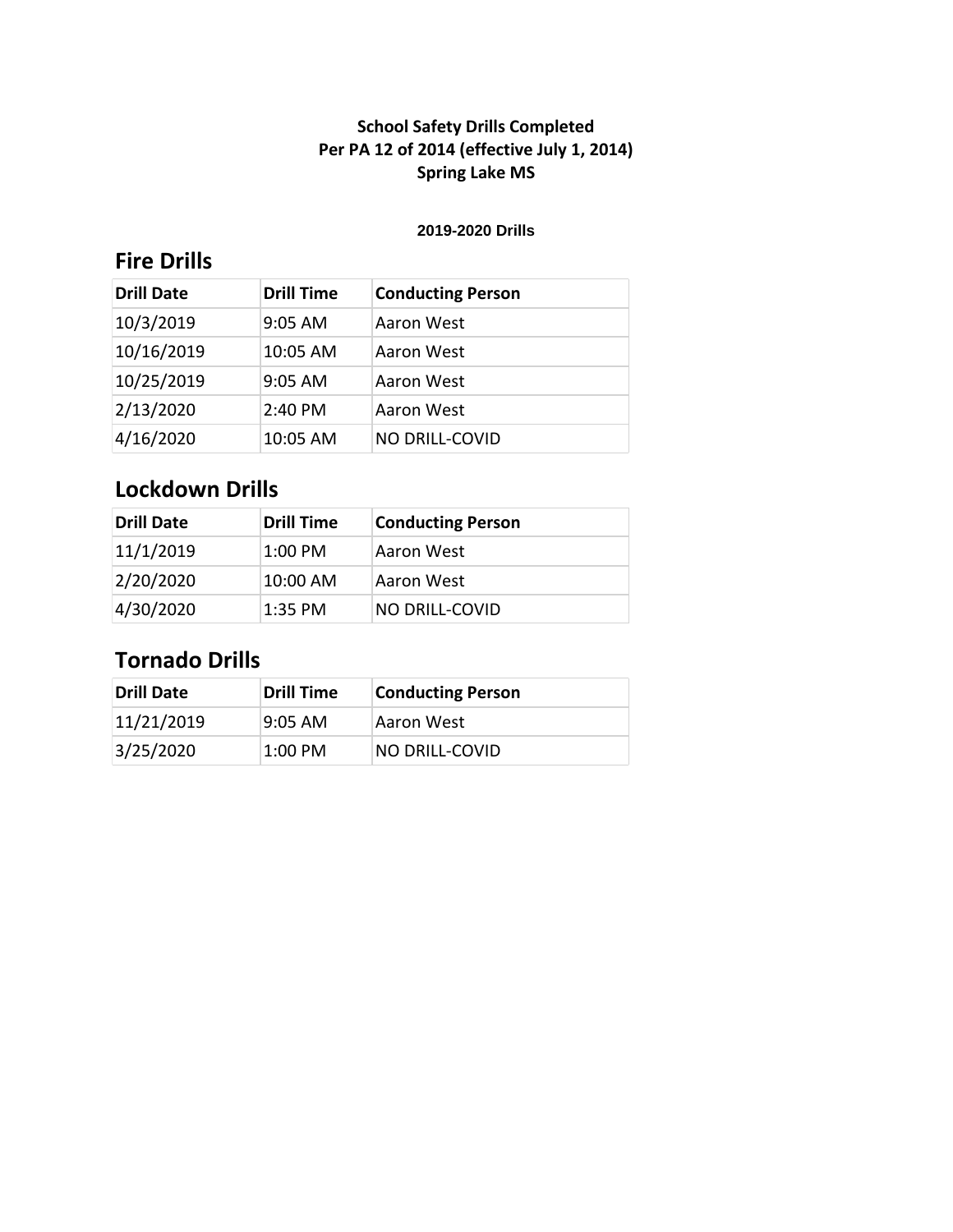#### **2018-2019 Drills**

## **Fire Drills**

| <b>Drill Date</b> | <b>Drill Time</b> | <b>Conducting Person</b> |
|-------------------|-------------------|--------------------------|
| 10/4/2018         | $9:05$ AM         | Aaron West               |
| 10/17/2018        | $10:05$ AM        | Aaron West               |
| 10/24/2018        | $9:05$ AM         | Aaron West               |
| 4/10/2019         | 10:10 AM          | Aaron West               |

# **Lockdown Drills**

| <b>Drill Date</b> | <b>Drill Time</b> | <b>Conducting Person</b> |
|-------------------|-------------------|--------------------------|
| 11/1/2018         | 1:00 PM           | Aaron West               |
| 2/22/2019         | 10:00 AM          | Aaron West               |
| 5/3/2019          | 1:35 PM           | Aaron West               |

| Drill Date | <b>Drill Time</b> | <b>Conducting Person</b> |
|------------|-------------------|--------------------------|
| 11/27/2018 | l9:05 AM          | Aaron West               |
| 3/27/2019  | $1:00$ PM         | Aaron West               |